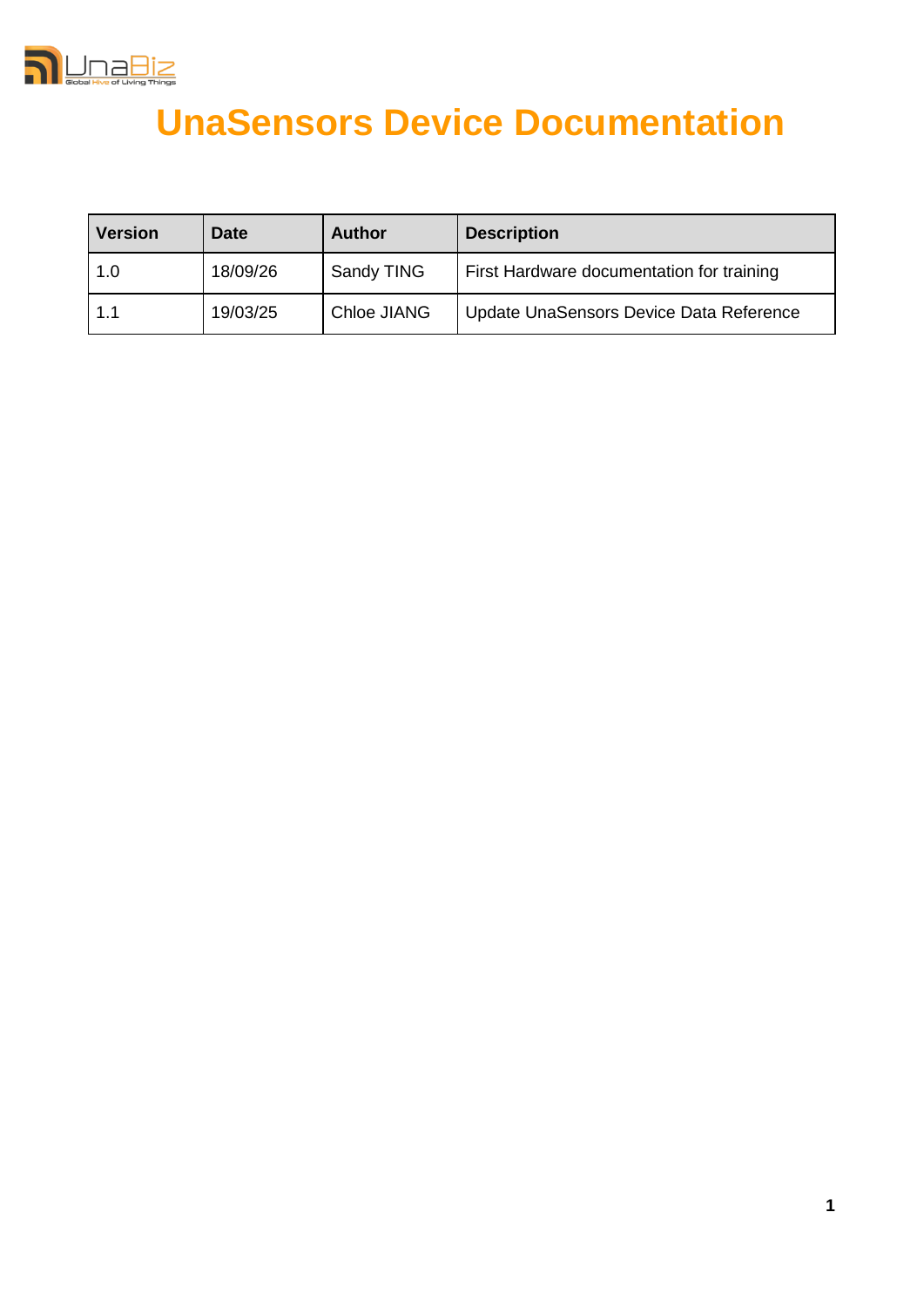

# **Content**

| <b>Unasensors Devices User Manual</b>         |                |
|-----------------------------------------------|----------------|
| <b>Start Using UnaSensors</b>                 | 3              |
| <b>UnaSensors Devices Operation Reference</b> | $\mathbf{3}$   |
| Sensor modes: Timer and Event                 | 3              |
| Device Behavior                               | $\overline{4}$ |
| Trigger downlink (update configuration)       | $\overline{4}$ |
| <b>Change Operation Mode</b>                  | $\overline{4}$ |
| Send Event message                            | 5              |
| Send Timer message                            | 6              |
| <b>UnaSensors Device Data Reference</b>       | $\overline{7}$ |
| <b>UnaSensor Bell</b>                         | $\overline{7}$ |
| <b>UnaSensor Sense</b>                        | 9              |
| <b>UnaSensor Protect</b>                      | 10             |
| <b>UnaSensor Motion</b>                       | 12             |
| <b>UnaSensor Beacon</b>                       | 14             |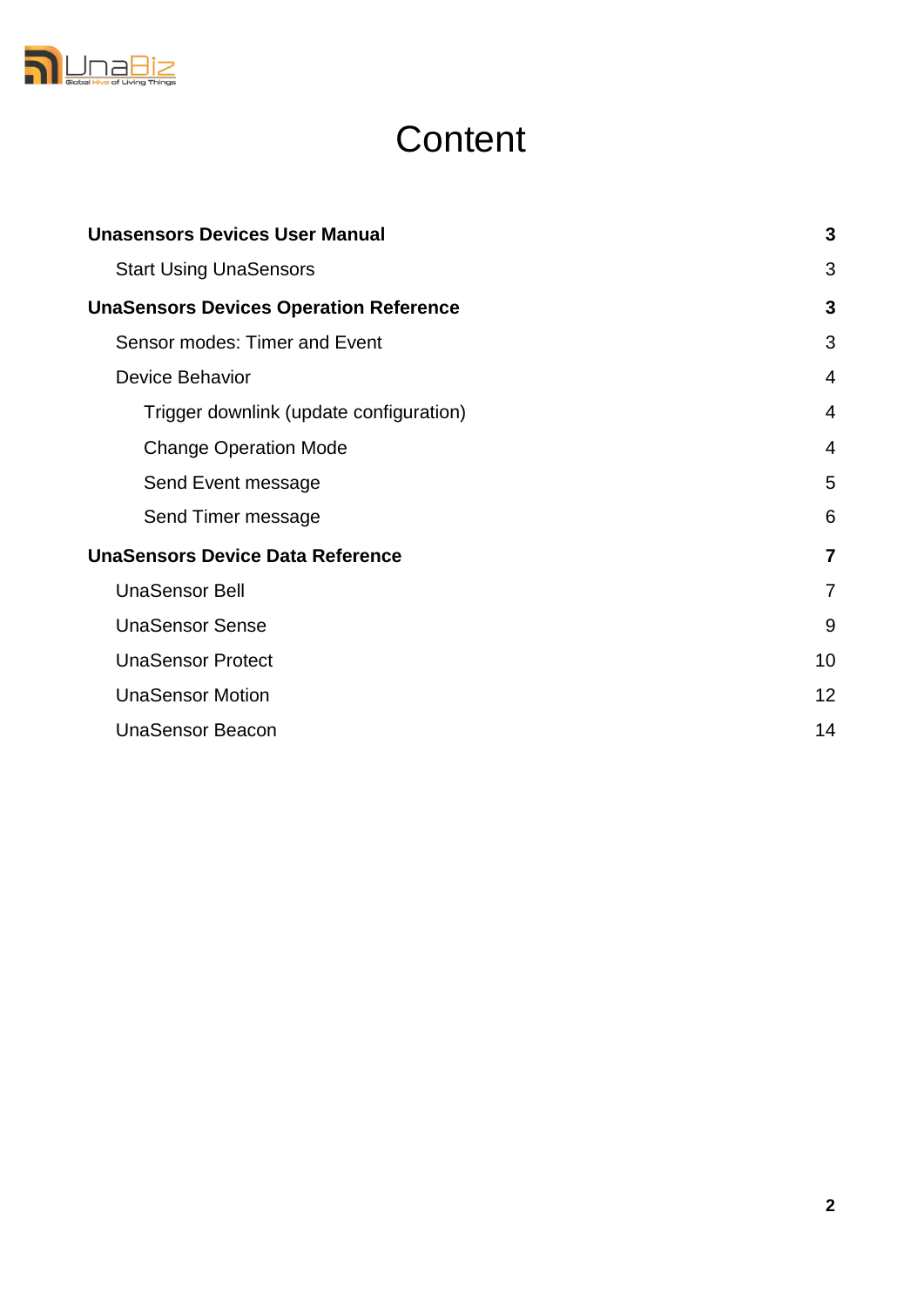

# **1. Unasensors Device User Manual**

# **1.1. Start Using UnaSensors**

# **Step1. Reboot the device**

Putting in 2 AAA batteries (**Alkaline** battery is recommended)

# **Step2. Start using our UnaSensors devices**

After seeing the LED action of your device changing from blinking GREEN to fixed GREEN, meaning your UnaSensor device is ready to use, you can place them in the ideal location.

# **2. UnaSensors Devices Operation Reference**

# **2.1. Sensor modes: Timer and Event**

Every UnaSensor device has 2 modes: Timer and Event mode. For 2 different usages.



#### **● Event Mode**

Event mode means to get instant notification when an action\* is happening and got detective by the device.

# **\*UnaSensors actions**

**Bell:** button pressed **Sense:** over temperature or humidity threshold **Protect:** door opened or closed **Motion:** human movement **Beacon:** device movement



# **● Timer Mode**

Timer mode means to get total action count or summarized value\* in a certain period\*.

# **\*UnaSensors timer value**

**Bell:** total button pressed count (for short pressed and long pressed) **Sense:** temperature/humidity value during the defined period of time **Protect:** total door opened count **Motion**: total human movement count **Beacon:** total device movement count

#### \*Certain period

Certain period is calculated by the defined # of reports per day, default as the maximum 139\* (every 10m21s per message). This can be modified in the application or web platform.

# **\*Maximum 139 reports per day**

The standard message is an uplink sent daily that includes various info regarding the sensor (battery, type, current configuration, etc.) and also requesting the downlink. This is why in the event mode setting, the default number of message is 139 instead of 140 as Sigfox's platinum subscription.

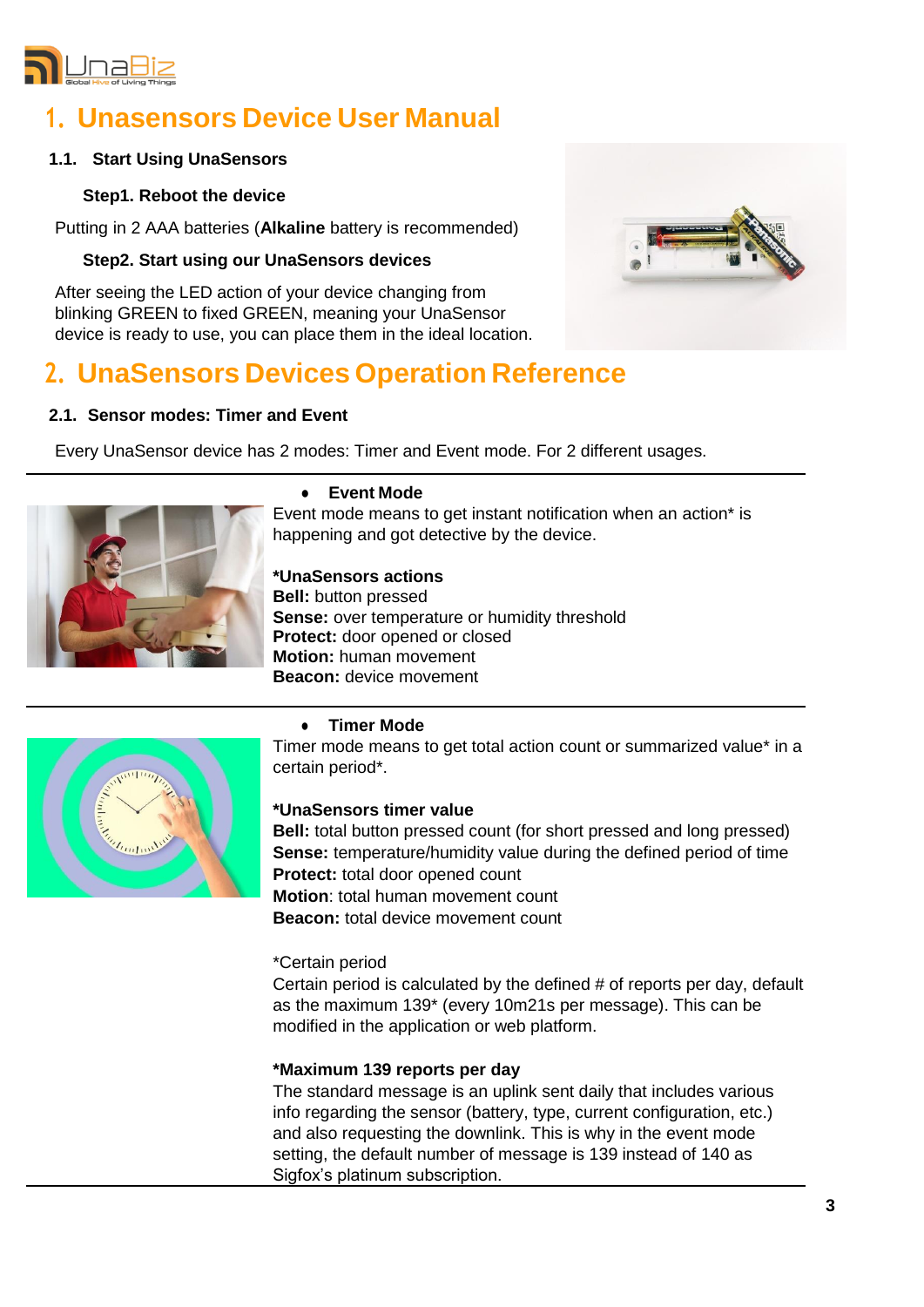

## **2.2. Device Behavior**

# **2.2.1. Trigger downlink (update configuration)**

If you have done some changes to your configuration, the configuration would not update instantly to your devices. Configuration would only be updated once the downlink is completed.

3 ways to trigger downlink:

| <b>Function</b>       | <b>Action</b>                                                                                                        | <b>LED behavior</b>                                                                                                    |
|-----------------------|----------------------------------------------------------------------------------------------------------------------|------------------------------------------------------------------------------------------------------------------------|
| <b>Reboot device</b>  | Reinstall the batteries (AAA battery*2) in<br>the device                                                             | LED will blink in <b>GREEN</b> $\rightarrow$ fixed<br><b>GREEN</b> for success, <b>RED</b> for failure                 |
| <b>Button pressed</b> | Pressed the button for 10s until LED show<br><b>RED</b> then release the button                                      | LED will blink in RED $\rightarrow$ blinking<br>$GREEN \rightarrow fixed GREEN$ for success,<br><b>RED</b> for failure |
| Daily auto trigger    | 24h after your last downlink triggered,<br>devices would auto trigger downlink to<br>check the device configuration. | LED will blink in <b>GREEN</b> $\rightarrow$ fixed<br><b>GREEN</b> for success, <b>RED</b> for failure                 |

\*According to Sigfox's platinum subscription, downlink can only be triggered maximum 4 times per day

# **2.2.2. Change Operation Mode**

Different mode (timer and event) can be used in different scenarios, while we provide 2 ways to change mode:

| <b>Function</b>       | <b>Action</b>                                                                                                                                                       | <b>LED behavior</b>                                                                      |
|-----------------------|---------------------------------------------------------------------------------------------------------------------------------------------------------------------|------------------------------------------------------------------------------------------|
| <b>Button pressed</b> | 1. Pressed the button for 10s until<br>LED show RED then release the                                                                                                | LED will blink in $RED \rightarrow$ Second pressed                                       |
|                       | <b>button</b><br>2. Do a second press while blink RED                                                                                                               | fixed GREEN for change to event mode<br>fixed ORANGE for change to timer mode            |
| Daily auto trigger    | 1. Do your change on the app or platform<br>2. 24h after your last downlink triggered,<br>devices would auto trigger downlink to<br>check the device configuration. | LED will blink in GREEN $\rightarrow$ fixed GREEN<br>for success, <b>RED</b> for failure |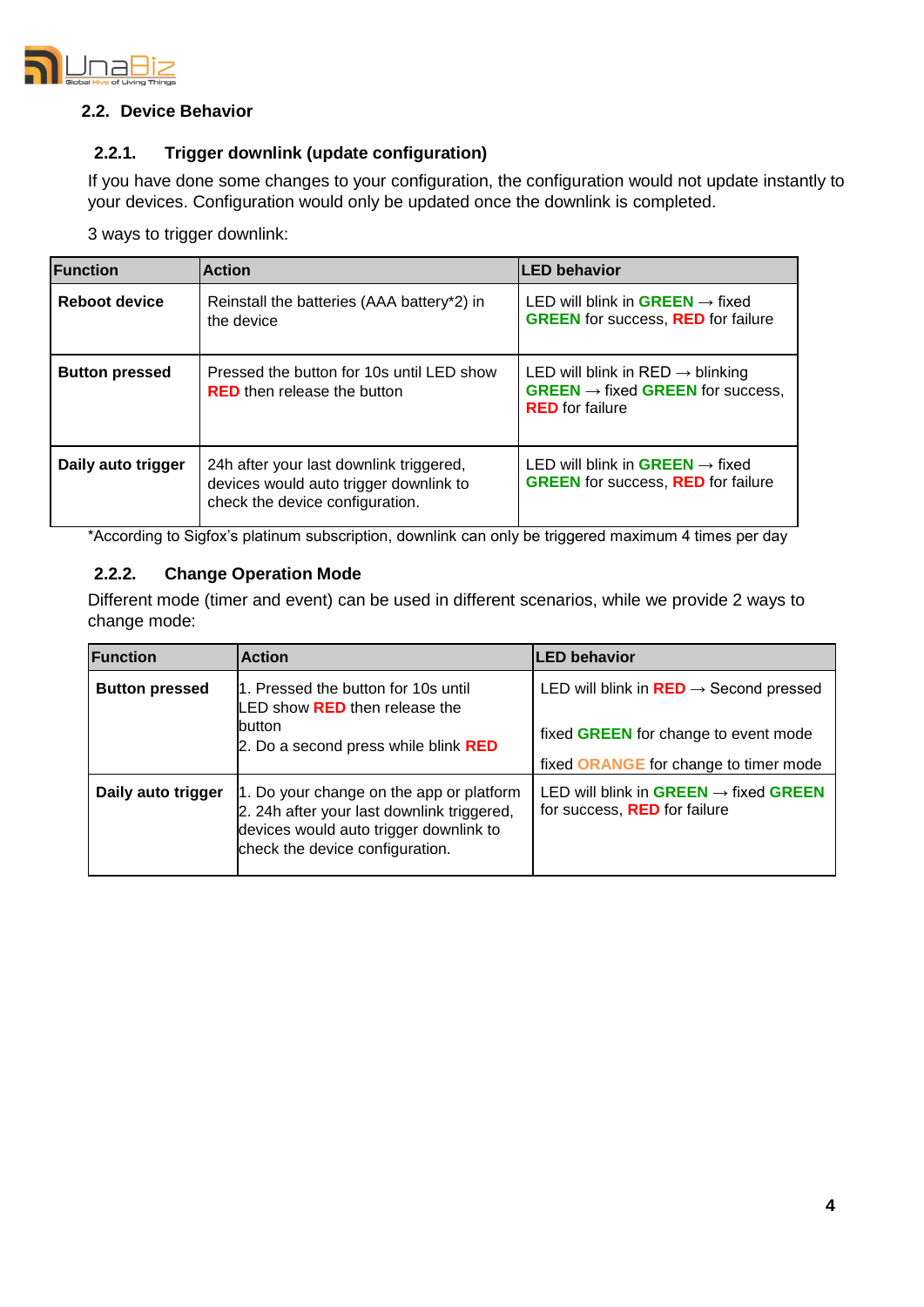

# **2.2.3. Send Event message**

According to different sensors action you can see different device LED reaction.

|             | <b>Function</b>               | <b>Action</b>                      | <b>LED behavior</b>                            |
|-------------|-------------------------------|------------------------------------|------------------------------------------------|
|             | Short pressed<br>message sent | Instant click and release          | Blink in GREEN then turn fixed<br><b>GREEN</b> |
| <b>Bell</b> | Cancel short pressed          | Second click when the LED is       | Stop blinking in GREEN then turn               |
|             | message                       | blinking GREEN                     | fixed <b>RED</b>                               |
|             | Long pressed                  | Long press the button for 2s until | Blink in ORANGE then turn fixed                |
|             | message sent                  | turn ORANGE and release            | <b>ORANGE</b>                                  |
|             | Cancel long pressed           | Second click when the LED is       | Stop blinking in ORANGE then turn              |
|             | message                       | blinking ORANGE                    | fixed <b>RED</b>                               |



Г

|            | <b>Function</b>                           | <b>Action</b>                                                     | <b>LED</b> behavior       |
|------------|-------------------------------------------|-------------------------------------------------------------------|---------------------------|
|            | Unusual temp/humi<br>lrigger notification | When temp / humi out of the normal  <br>range (defined threshold) | <b>Fixed GREEN for 1s</b> |
| <b>ise</b> | Manual receiving<br>current temp/humi     | Press button for 3s then release                                  | <b>Fixed GREEN for 1s</b> |

|                | <b>Function</b>                           | <b>Action</b>        | <b>LED behavior</b>        |
|----------------|-------------------------------------------|----------------------|----------------------------|
|                | Open/Close action<br>trigger notification | Open/ close the door | <b>IFixed GREEN for 1s</b> |
| <b>Protect</b> |                                           |                      |                            |

|               | <b>IFunction</b>                        | <b>Action</b>                                                     | <b>ILED behavior</b>      |
|---------------|-----------------------------------------|-------------------------------------------------------------------|---------------------------|
|               | Human movement<br>ltrigger notification | Human movement within 120° and<br>up to 10 meters in front of the | <b>Fixed GREEN for 1s</b> |
| <b>Motion</b> |                                         | <b>device</b>                                                     |                           |



|    | <b>Function</b>                          | <b>Action</b>                                              | <b>ILED behavior</b>       |
|----|------------------------------------------|------------------------------------------------------------|----------------------------|
|    | Device movement<br>Irrigger notification | The device will send the alert when<br>beacon being moved. | <b>IFixed GREEN for 1s</b> |
| on |                                          |                                                            |                            |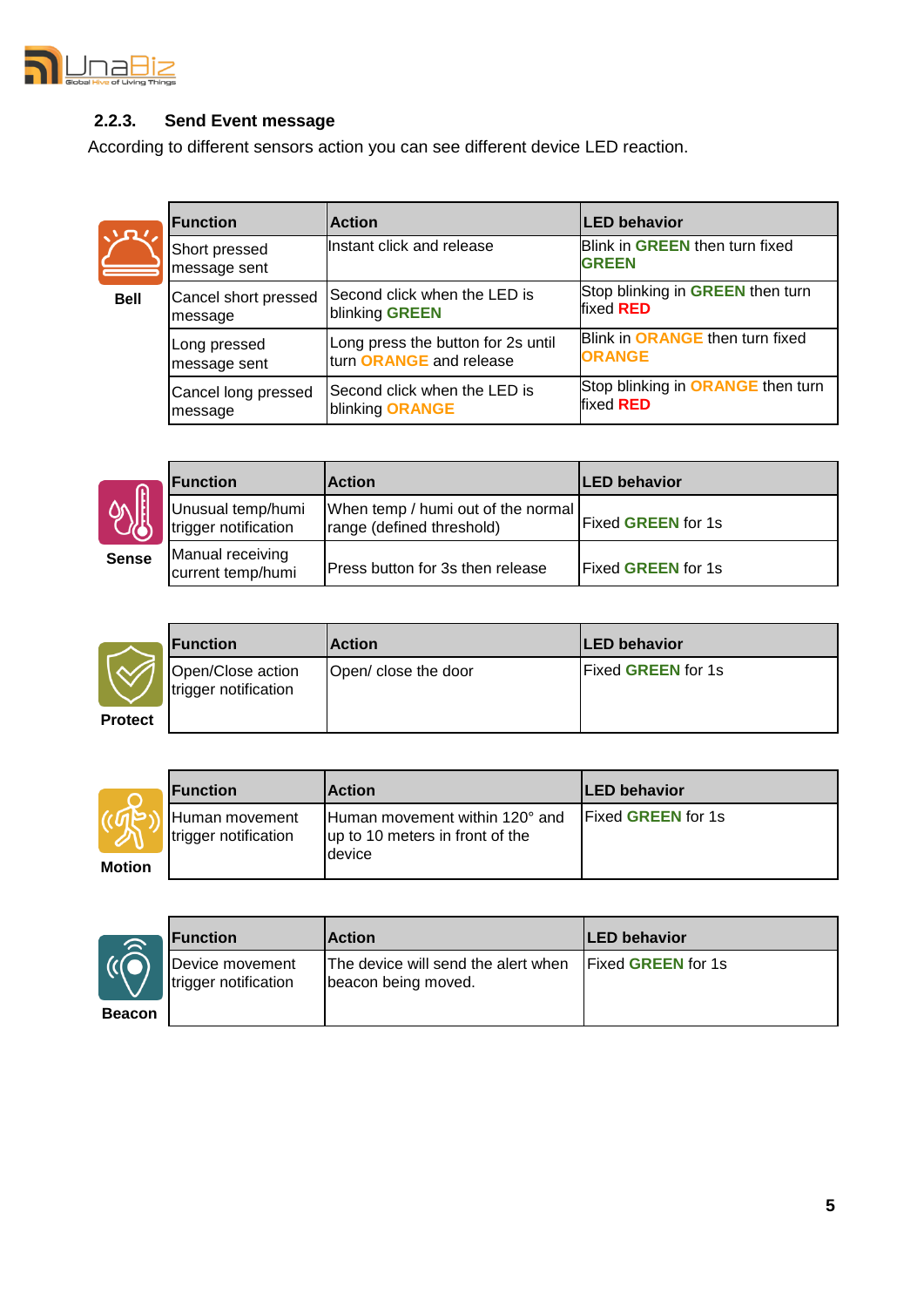

# **2.2.4. Send Timer message**

According to different sensors you can see different device LED reaction.

| <b>Bell</b> |  |
|-------------|--|

Г

| <b>IFunction</b>    | <b>Action</b>                                                          | <b>LED behavior</b> |
|---------------------|------------------------------------------------------------------------|---------------------|
|                     | Short pressed detect   Instant press and release detected              | <b>Flash GREEN</b>  |
| Long pressed detect | Long press the button for 2s until<br>turn ORANGE and release detected | Flash ORANGE        |
| Message sending     | Auto message sending during time Fixed GREEN for 1s<br>interval set    |                     |



|      | <b>Function</b> | <b>Action</b>                                                | <b>ILED behavior</b>       |
|------|-----------------|--------------------------------------------------------------|----------------------------|
|      | Message sending | Auto send Humidity and<br>Temperature data every time period | lFixed <b>GREEN</b> for 1s |
| ense |                 |                                                              |                            |

|                | <b>IFunction</b>    | <b>Action</b>                                                 | <b>ILED behavior</b>       |
|----------------|---------------------|---------------------------------------------------------------|----------------------------|
| <b>Protect</b> | Door open detection | Detect the door open action and<br>add it to the count number | <b>Flash ORANGE</b>        |
|                | Message sending     | Auto message sending during time<br>interval set              | <b>Ifixed GREEN for 1s</b> |

|               | <b>Function</b>                    | <b>Action</b>                                         | <b>ILED behavior</b> |
|---------------|------------------------------------|-------------------------------------------------------|----------------------|
|               | Human motion<br><b>I</b> detection | Detect human motion and add it to<br>the count number | <b>Flash ORANGE</b>  |
| <b>Motion</b> | Message sending                    | Auto message sending during time<br>interval set      | fixed GREEN for 1s   |



|    | <b>IFunction</b>             | <b>Action</b>                                                         | <b>ILED behavior</b>       |
|----|------------------------------|-----------------------------------------------------------------------|----------------------------|
|    | Device movement<br>detection | Detect device movement and add it Flash ORANGE<br>to the count number |                            |
| on | Message sending              | Auto message sending during time<br>interval set                      | <b>Ifixed GREEN for 1s</b> |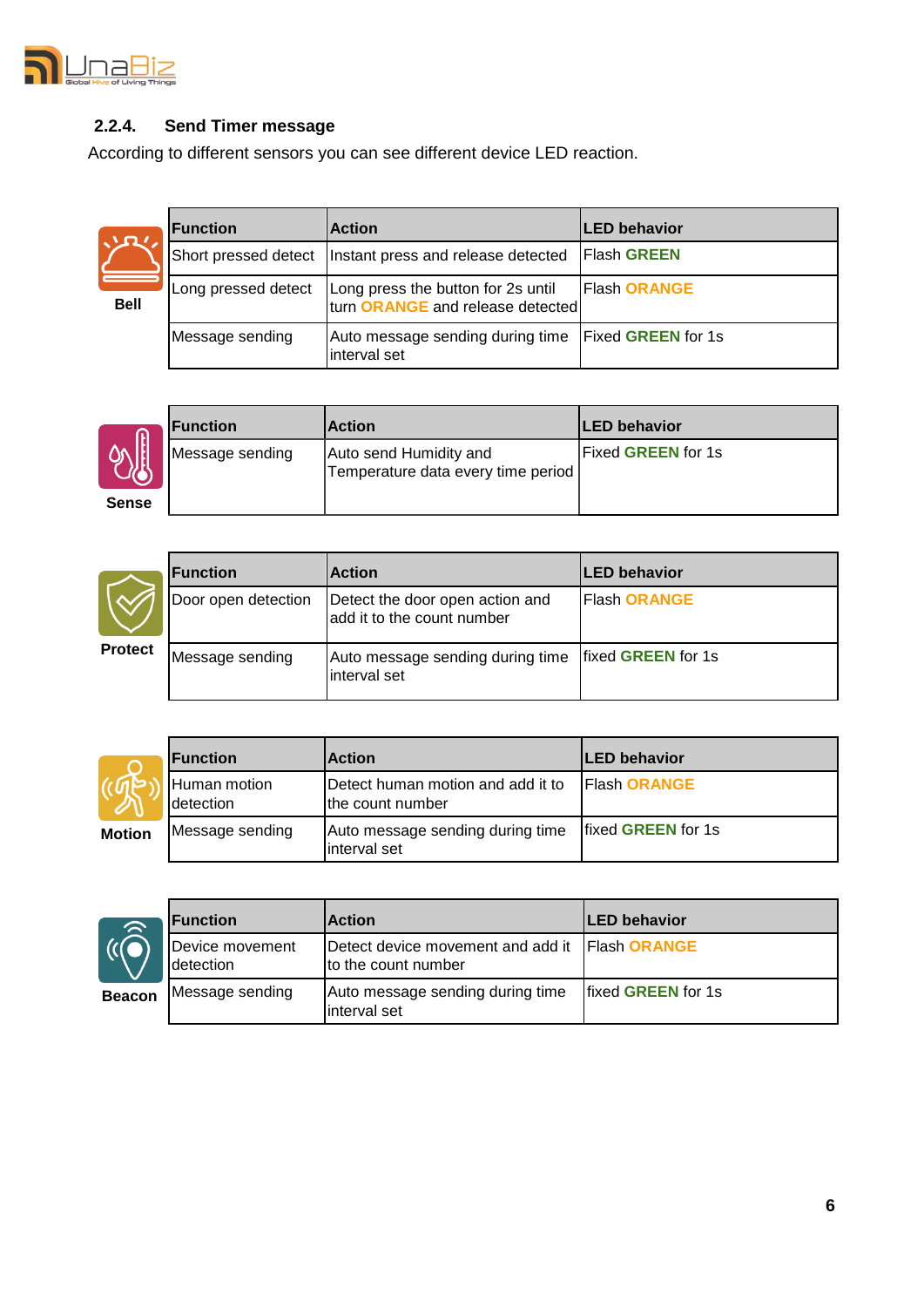

# **3. UnaSensors Device Data Reference**

# **3.1. UnaSensor Bell**

**● Timer**

| <b>Field</b> | <b>Format</b> | <b>Description</b>                                      |
|--------------|---------------|---------------------------------------------------------|
| device_id    | string        | Device unique ID                                        |
| timestamp    | number        | Message sent time in timestamp format                   |
| _raw         | object        | Sigfox raw data                                         |
| data         | string        | Sigfox payload                                          |
| device_name  | string        | Device given name                                       |
| fw version   | string        | Firmware current version                                |
| hw version   | string        | Hardware current version                                |
| long_count   | string        | Count of the long press in a certain of period          |
| mode         | string        | Device current operation mode (1 for timer 2 for event) |
| short_count  | string        | Count of the short press in a certain period            |

```
{
   'mode': '1',
  'device name': 'Water Dispenser test',
  'hw_version': '1.2',
  'long count': '2',
   'data': '018b0b02',
  'device id': '416A7B',
  'raw': {
    'rssi': '-133.00',
     'data': '018b0b02',
     'lng': '122.0',
     'ack': 'false',
     'duplicate': 'false',
     'avgSnr': '25.99',
     'longPolling': 'false',
     'snr': '6.00',
     'station': '77EA',
     'seqNumber': '368',
     'time': '1553496100',
     'device': '416A7B',
     'lat': '25.0'
   },
  'short count': '11',
```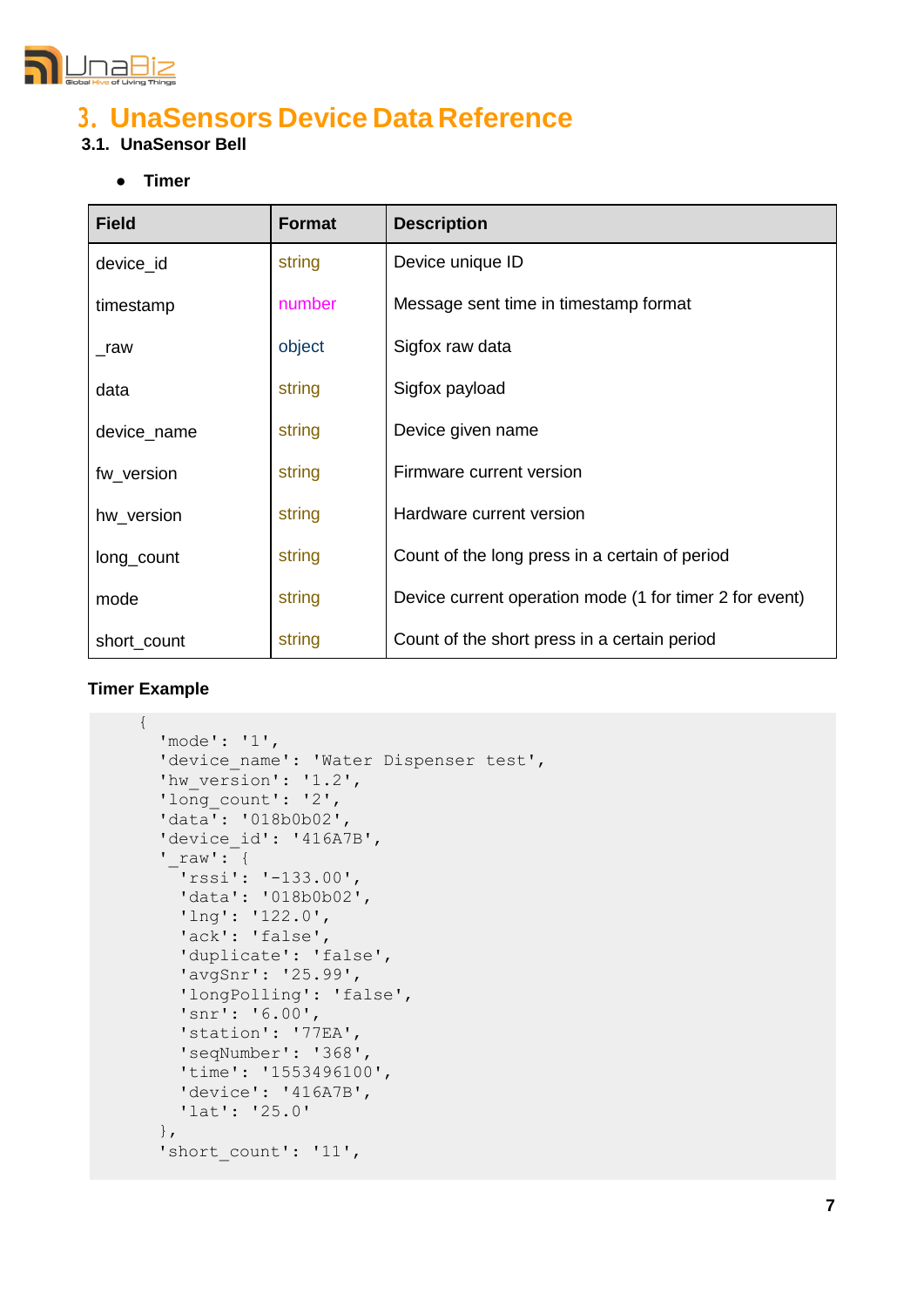

```
 'fw_version': '0.3',
    'timestamp': 1553496100
}
```
# **● Event**

| <b>Field</b> | <b>Format</b> | <b>Description</b>                                      |
|--------------|---------------|---------------------------------------------------------|
| device id    | string        | Device unique ID                                        |
| timestamp    | number        | Message sent time in timestamp format                   |
| _raw         | object        | Sigfox raw data                                         |
| data         | string        | Sigfox payload                                          |
| device_name  | string        | Device given name                                       |
| fw version   | string        | Firmware current version                                |
| long_count   | string        | Long press message                                      |
| short_count  | string        | Short press message                                     |
| hw_version   | string        | Hardware current version                                |
| mode         | string        | Device current operation mode (1 for timer 2 for event) |

```
{
   'mode': '2',
  'device name': 'Water Dispenser test',
   'hw_version': '1.2',
  'long count': 0,
   'data': '020100',
  'device id': '416A7B',
  '\supseteq \text{raw'}: {
     'rssi': '-118.00',
     'data': '020100',
     'lng': '122.0',
     'ack': 'false',
     'duplicate': 'false',
     'avgSnr': '26.60',
     'longPolling': 'false',
     'snr': '19.37',
     'station': '7E6C',
     'seqNumber': '363',
     'time': '1553494635',
     'device': '416A7B',
     'lat': '25.0'
   },
  'low battery': '1',
   'short_count': 1,
   'fw_version': '0.3',
   'timestamp': 1553494635
}
```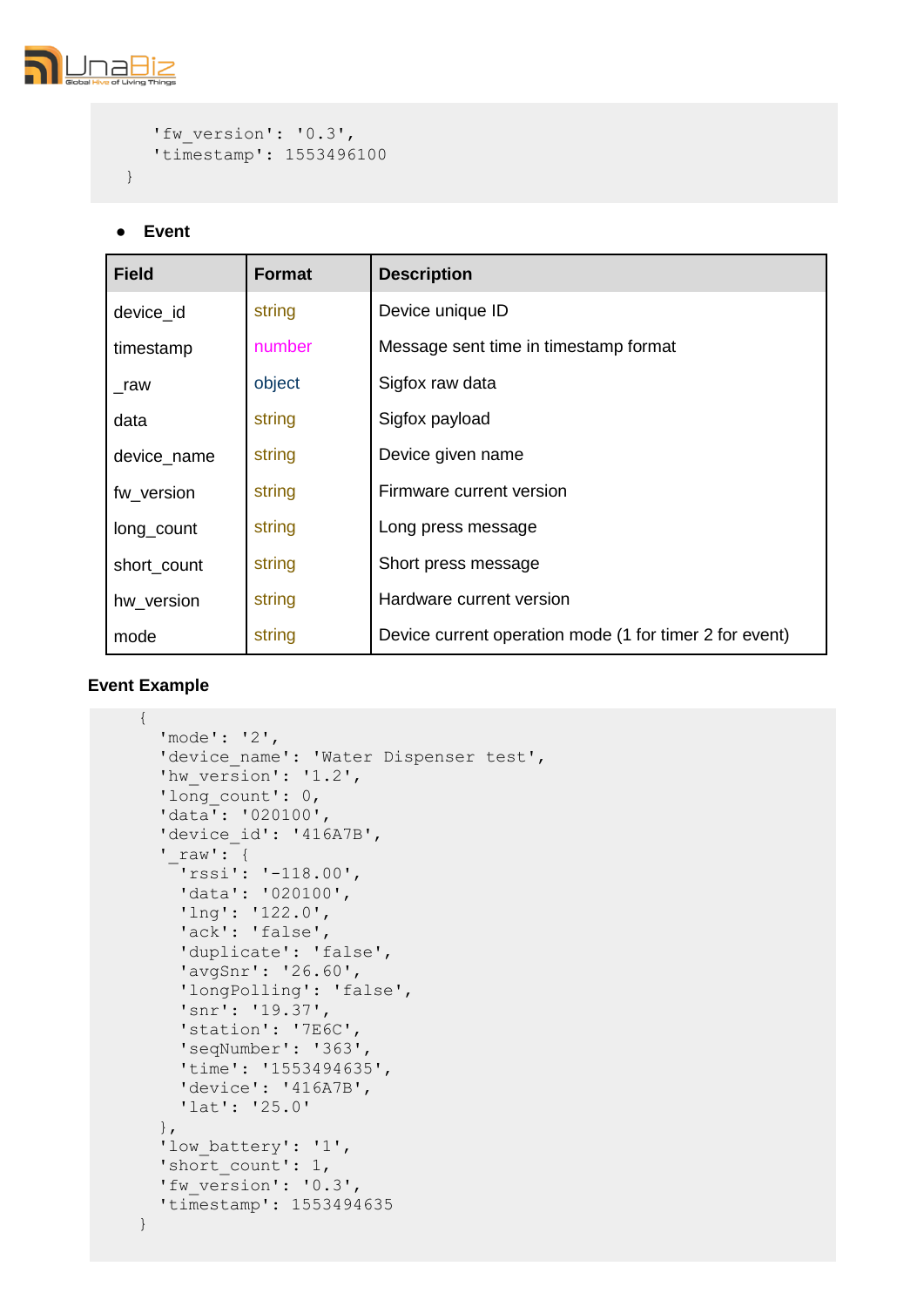

# **3.2. UnaSensor Sense**

**● Timer / Event**

| <b>Field</b> | <b>Format</b> | <b>Description</b>                                                                                                                                                                                                                               |
|--------------|---------------|--------------------------------------------------------------------------------------------------------------------------------------------------------------------------------------------------------------------------------------------------|
| device_id    | string        | Device unique ID                                                                                                                                                                                                                                 |
| timestamp    | number        | Message sent time in timestamp format                                                                                                                                                                                                            |
| $_{\_}raw$   | object        | Sigfox raw data                                                                                                                                                                                                                                  |
| data         | string        | Sigfox payload                                                                                                                                                                                                                                   |
| device_name  | string        | Device given name                                                                                                                                                                                                                                |
| fw_version   | string        | Firmware current version                                                                                                                                                                                                                         |
| hw_version   | string        | Hardware current version                                                                                                                                                                                                                         |
| humidity     | string        | Detected humidity data                                                                                                                                                                                                                           |
| mode         | string        | Device current operation mode (1 for timer 2 for event)                                                                                                                                                                                          |
| temperature  | string        | Detected temperature data                                                                                                                                                                                                                        |
| trigger      | string        | Whether event is triggered<br>(ISNULL: Timer or Manually triggered)<br>MAX1: over maximum temperature threshold<br>MAX2: over maximum humidity threshold<br>LOW1: lower maximum temperature threshold<br>LOW2: lower maximum humidity threshold) |

```
"device_id ": "410E1B", 
    "timestamp ": 1533722638, 
    "_raw ": {
        "ack": "false",
        "avgSnr": "20.21",
        "data": "0117243130",
        "device": "410E1B", 
        "duplicate": "false", 
        "lat": "25.0",
        "lng": "122.0",
        "longPolling": "false", 
        "rssi": "-128.00",
        "seqNumber": "38",
        "snr": "8.08",
        "station": "7E6C", 
        "time": "1533722638"
    },
    "data ": "0117243130",
    "device_name ": "Sense v0.1", 
    "fw version ": 0.1,
{
```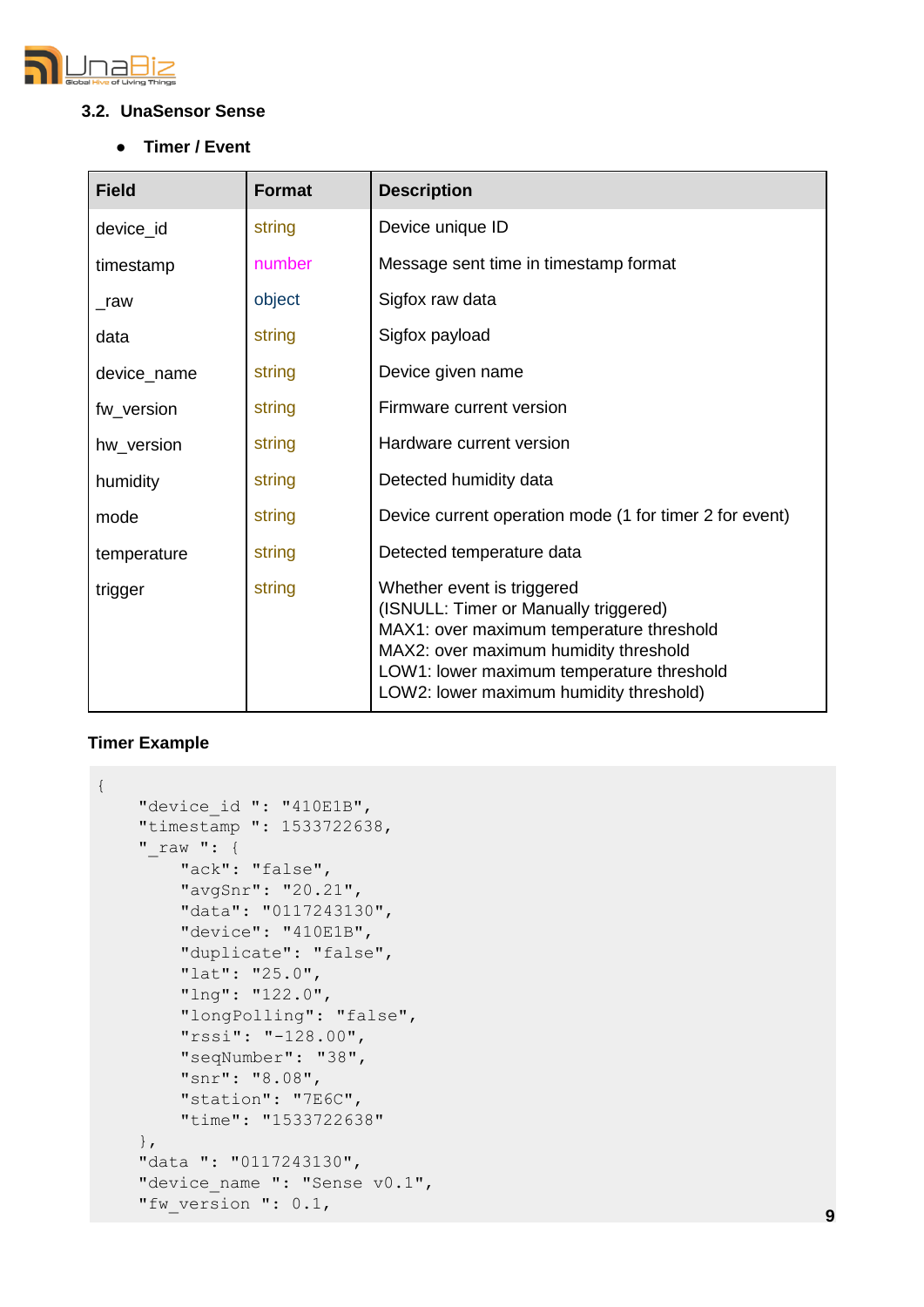

```
"humidity ": 49.48,
    "hw version ": 2,
    "mode ": 1,
    "temperature ": 23.36, 
    "trigger ": " _______ ISNULL ___ "
}
```
# **3.3. UnaSensor Protect**

**● Timer**

| <b>Field</b> | Format | <b>Description</b>                                      |
|--------------|--------|---------------------------------------------------------|
| device id    | string | Device unique ID                                        |
| timestamp    | number | Message sent time in timestamp format                   |
| $\_raw$      | object | Sigfox raw data                                         |
| data         | string | Sigfox payload                                          |
| device_name  | string | Device given name                                       |
| fw version   | string | Firmware current version                                |
| hw version   | string | Hardware current version                                |
| mode         | string | Device current operation mode (1 for timer 2 for event) |
| count close  | string | Count of the close action detected in a certain period  |
| count_open   | string | Count of the open action detected in a certain period   |

```
"device id ": 410902,
    "timestamp ": 1533719766, 
    "_raw ": {
        "ack": "false",
        "avgSnr": "23.72", 
        "data": "01000b000a", 
        "device": "410902", 
        "duplicate": "false", 
        "lat": "25.0",
        "lng": "122.0",
        "longPolling": "false", 
        "rssi": "-117.00",
        "seqNumber": "19",
        "snr": "20.86",
        "station": "6D63", 
        "time": "1533719766"
    },
    "data ": "01000b000a",
    "device name ": "Protect v0.1",
{
```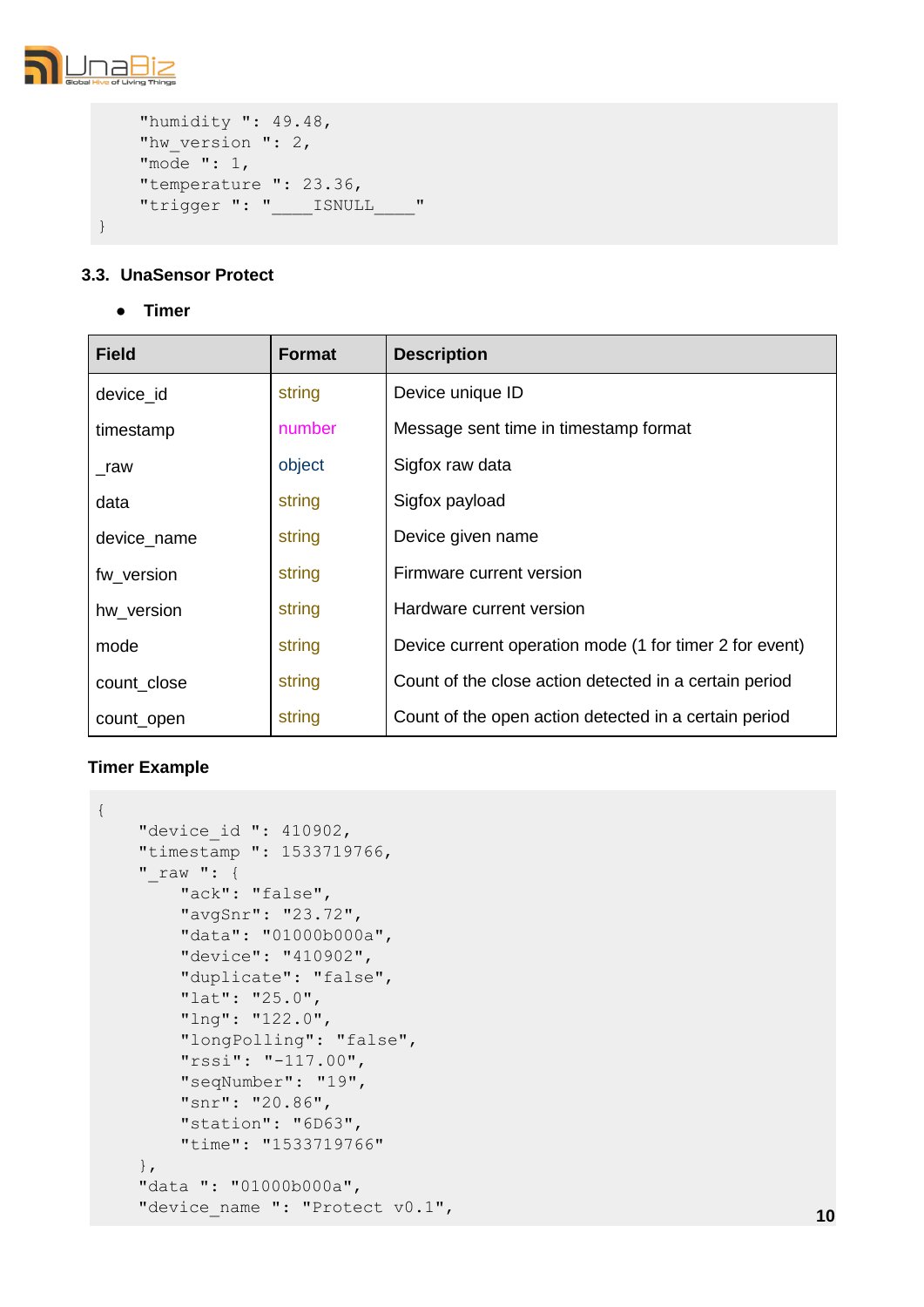

```
"fw_version ": 0.1,
"hw version ": 4,
"mode ": 1,
"count close ": 10,
"count_open ": 11,
```
# **● Event**

| <b>Field</b> | <b>Format</b> | <b>Description</b>                                      |
|--------------|---------------|---------------------------------------------------------|
| device_id    | string        | Device unique ID                                        |
| timestamp    | number        | Message sent time in timestamp format                   |
| raw          | object        | Sigfox raw data                                         |
| data         | string        | Sigfox payload                                          |
| device_name  | string        | Device given name                                       |
| fw version   | string        | Firmware current version                                |
| hw_version   | string        | Hardware current version                                |
| mode         | string        | Device current operation mode (1 for timer 2 for event) |
| state        | string        | Object current status: open or closed                   |

```
{
    "device_id ": 410902,
    "timestamp ": 1533719939, 
    "_raw ": {
        "ack": "false",
        "avgSnr": "23.50",
        "data": "0201",
        "device": "410902", 
        "duplicate": "false", 
        "lat": "25.0",
        "lng": "122.0",
        "longPolling": "false", 
        "rssi": "-132.00",
        "seqNumber": "20",
        "snr": "7.49",
        "station": "7B11", 
        "time": "1533719939"
    },
    "data ": "0201",
    "device_name ": "Protect v0.1", 
    "fw version ": 0.1,
```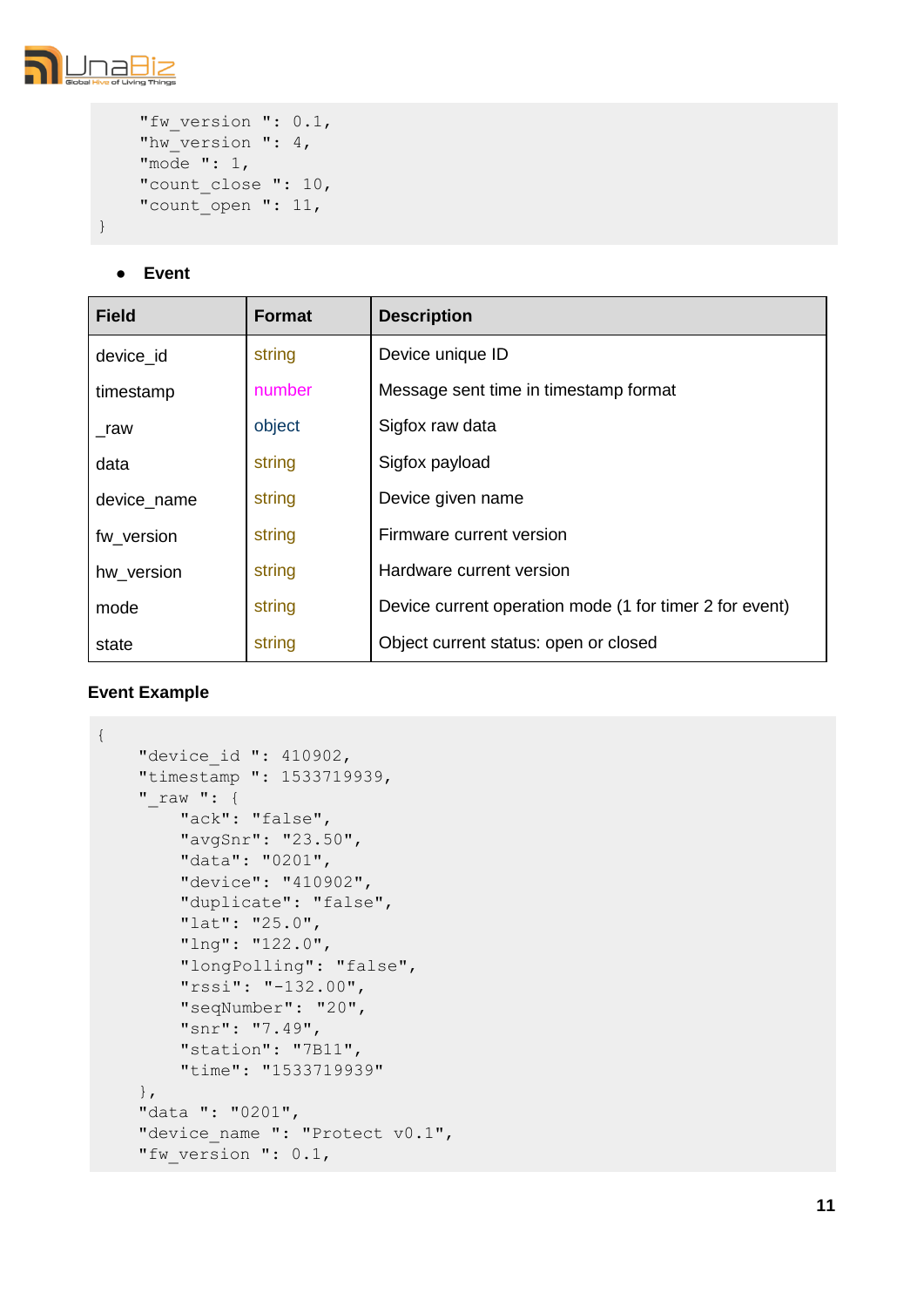

```
"hw_version ": 4,
    "mode ": 2,
    "state ": "closed"
}
```
# **3.4. UnaSensor Motion**

**● Timer**

| <b>Field</b> | Format | <b>Description</b>                                      |
|--------------|--------|---------------------------------------------------------|
| device_id    | string | Device unique ID                                        |
| timestamp    | number | Message sent time in timestamp format                   |
| $\_raw$      | object | Sigfox raw data                                         |
| data         | string | Sigfox payload                                          |
| device_name  | string | Device given name                                       |
| fw version   | string | Firmware current version                                |
| hw_version   | string | Hardware current version                                |
| mode         | string | Device current operation mode (1 for timer 2 for event) |
| state        | string | Moved status                                            |
| motion_count | string | Count of the motion detected in a certain period        |

```
{
   "device id ": "41DAD4",
    "timestamp ": 1533205495, 
    "_raw ": {
        "ack": "false",
        "avgSnr": "22.12",
        "data": "0105050707050605060102",
        "device": "41DAD4", 
        "duplicate": "false", 
        "lat": "25.0",
        "lng": "122.0",
        "longPolling": "false", 
        "rssi": "-125.00",
        "seqNumber": "3279",
        "snr": "11.23",
        "station": "6D63", 
        "time": "1533205495"
    },
```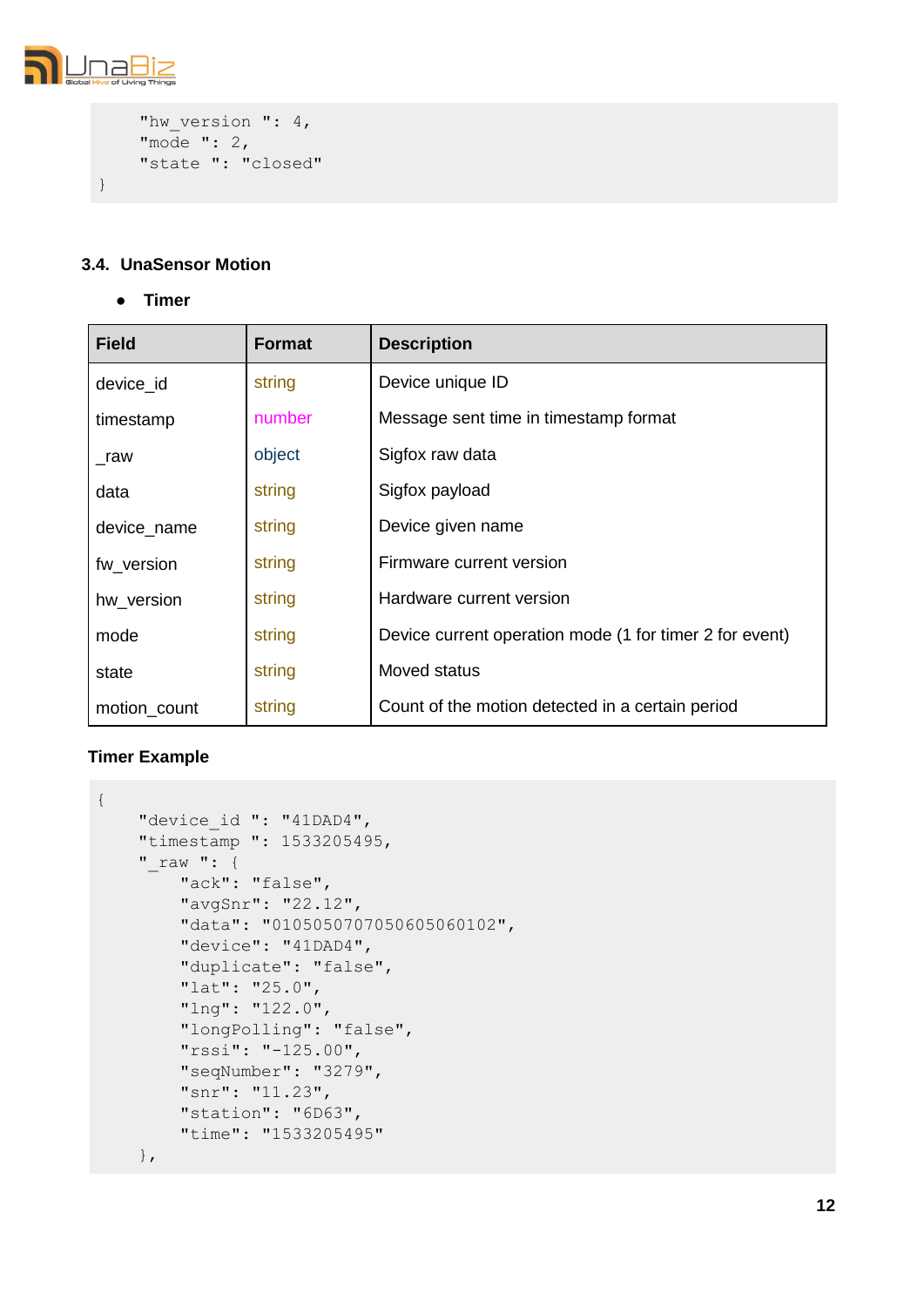

```
"data ": "0105050707050605060102",
"device name ": " _______ ISNULL____",
"fw version ": 0.1,
"hw version ": 3.0,
"mode ": 1,
"motion_count ": 1285
```
# **● Event**

| <b>Field</b> | Format | <b>Description</b>                                      |
|--------------|--------|---------------------------------------------------------|
| device id    | string | Device unique ID                                        |
| timestamp    | number | Message sent time in timestamp format                   |
| raw          | object | Sigfox raw data                                         |
| data         | string | Sigfox payload                                          |
| device_name  | string | Device given name                                       |
| fw_version   | string | Firmware current version                                |
| hw_version   | string | Hardware current version                                |
| mode         | string | Device current operation mode (1 for timer 2 for event) |
| state        | string | Moved status                                            |

```
{
    "device id ": "41DAD4",
    "timestamp ": 1533205619, 
    "raw ": {
        "ack": "false",
        "avgSnr": "22.18",
        "data": "0201",
        "device": "41DAD4", 
        "duplicate": "false", 
        "lat": "25.0",
        "lng": "122.0",
        "longPolling": "false", 
        "rssi": "-118.00",
        "seqNumber": "3282",
        "snr": "19.44",
        "station": "7B11", 
        "time": "1533205619"
    },
```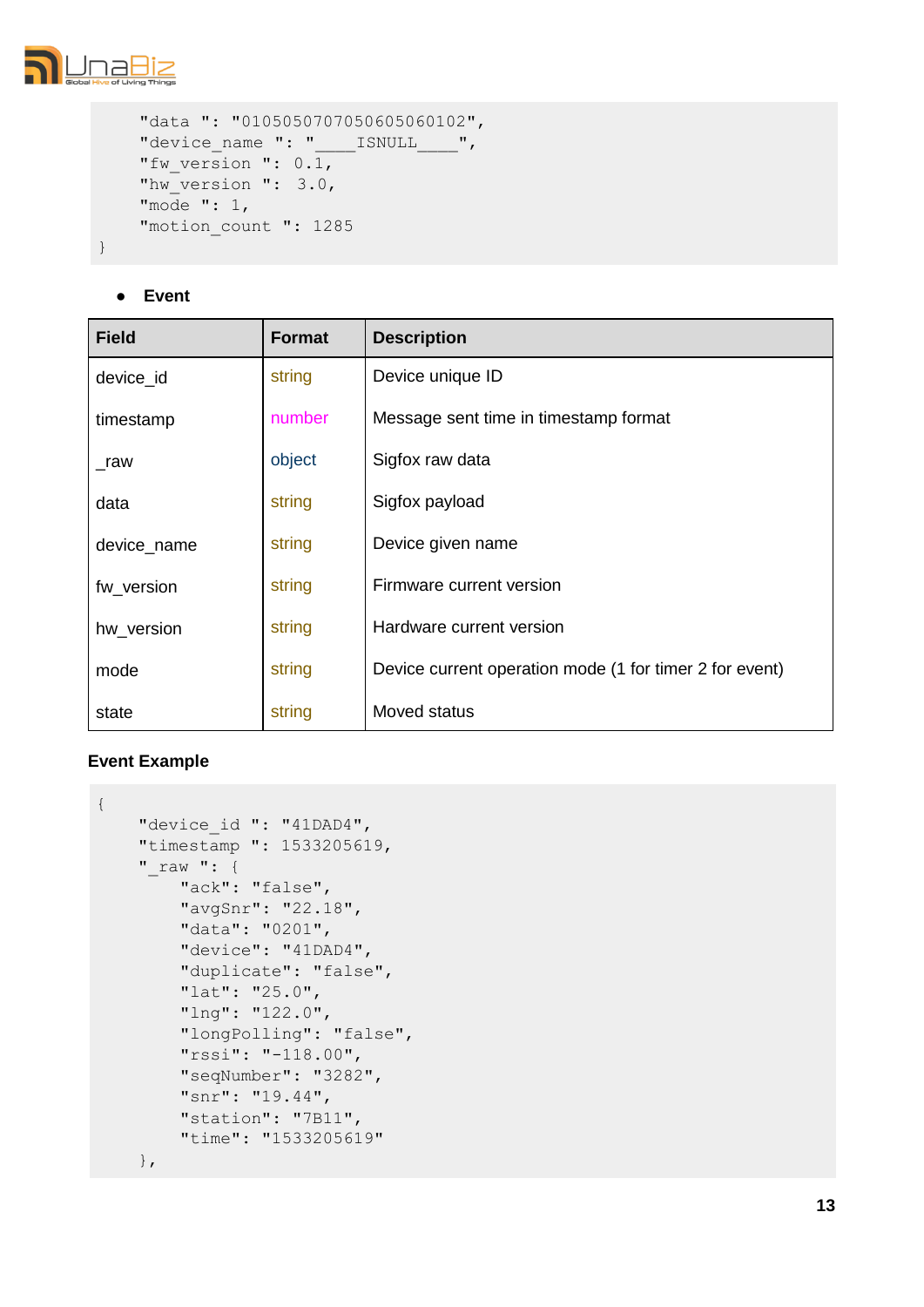

```
"data ": "0201",
"device name ": "____ISNULL____",
"fw version ": 0.1,
"hw version ": 3.0,
"mode ": 2,
"state ": "moved"
```
# **3.5. UnaSensor Beacon**

**● Timer**

| <b>Field</b> | Format | <b>Description</b>                                      |
|--------------|--------|---------------------------------------------------------|
| device_id    | string | Device unique ID                                        |
| timestamp    | number | Message sent time in timestamp format                   |
| raw          | object | Sigfox raw data                                         |
| data         | string | Sigfox payload                                          |
| device_name  | string | Device given name                                       |
| fw version   | string | Firmware current version                                |
| hw version   | string | Hardware current version                                |
| mode         | string | Device current operation mode (1 for timer 2 for event) |
| motion_count | string | Count of the motion detected in a certain period        |

```
{
    "device_id": "410F17", 
   "timestamp": 1533707697, 
    "raw": {
        "ack": "false",
        "avgSnr": "17.82",
        "data": "010000000000000000000000",
        "device": "410F17", 
        "duplicate": "false", 
        "lat": "25.0",
        "lng": "122.0",
        "longPolling": "false", 
        "rssi": "-132.00",
        "seqNumber": "3278",
        "snr": "6.00",
        "station": "7B11", 
        "time": "1533707697"
    },
```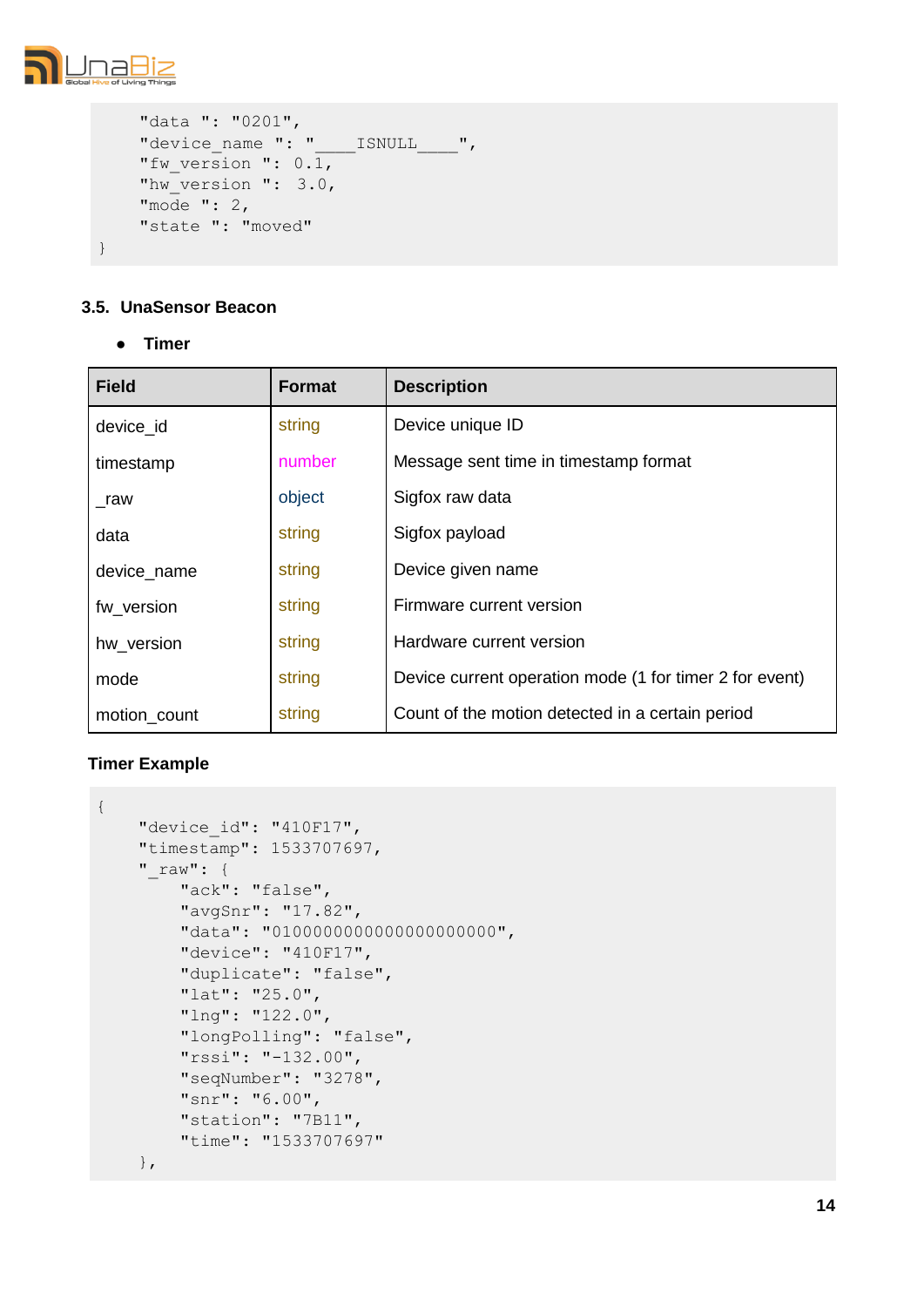

```
"data": "0100000000000000000000000",
"device name": "UnaBeacon",
"fw_version": "0.1",
"hw_version": "5",
"mode": "1"
```
**● Event**

| <b>Field</b> | Format | <b>Description</b>                                      |
|--------------|--------|---------------------------------------------------------|
| device id    | string | Device unique ID                                        |
| timestamp    | number | Message sent time in timestamp format                   |
| raw          | object | Sigfox raw data                                         |
| data         | string | Sigfox payload                                          |
| device_name  | string | Device given name                                       |
| fw version   | string | Firmware current version                                |
| hw_version   | string | Hardware current version                                |
| mode         | string | Device current operation mode (1 for timer 2 for event) |
| state        | string | Object moved status                                     |

```
{
    "device_id": "410F17", 
    "timestamp": 1533707697, 
    "_raw": {
        "ack": "false",
        "avgSnr": "17.82",
        "data": "0100000000000000000000000",
        "device": "410F17", 
        "duplicate": "false", 
        "lat": "25.0",
        "lng": "122.0",
        "longPolling": "false", 
        "rssi": "-132.00",
        "seqNumber": "3278",
        "snr": "6.00",
        "station": "7B11", 
        "time": "1533707697"
    },
    "data": "0100000000000000000000000",
```